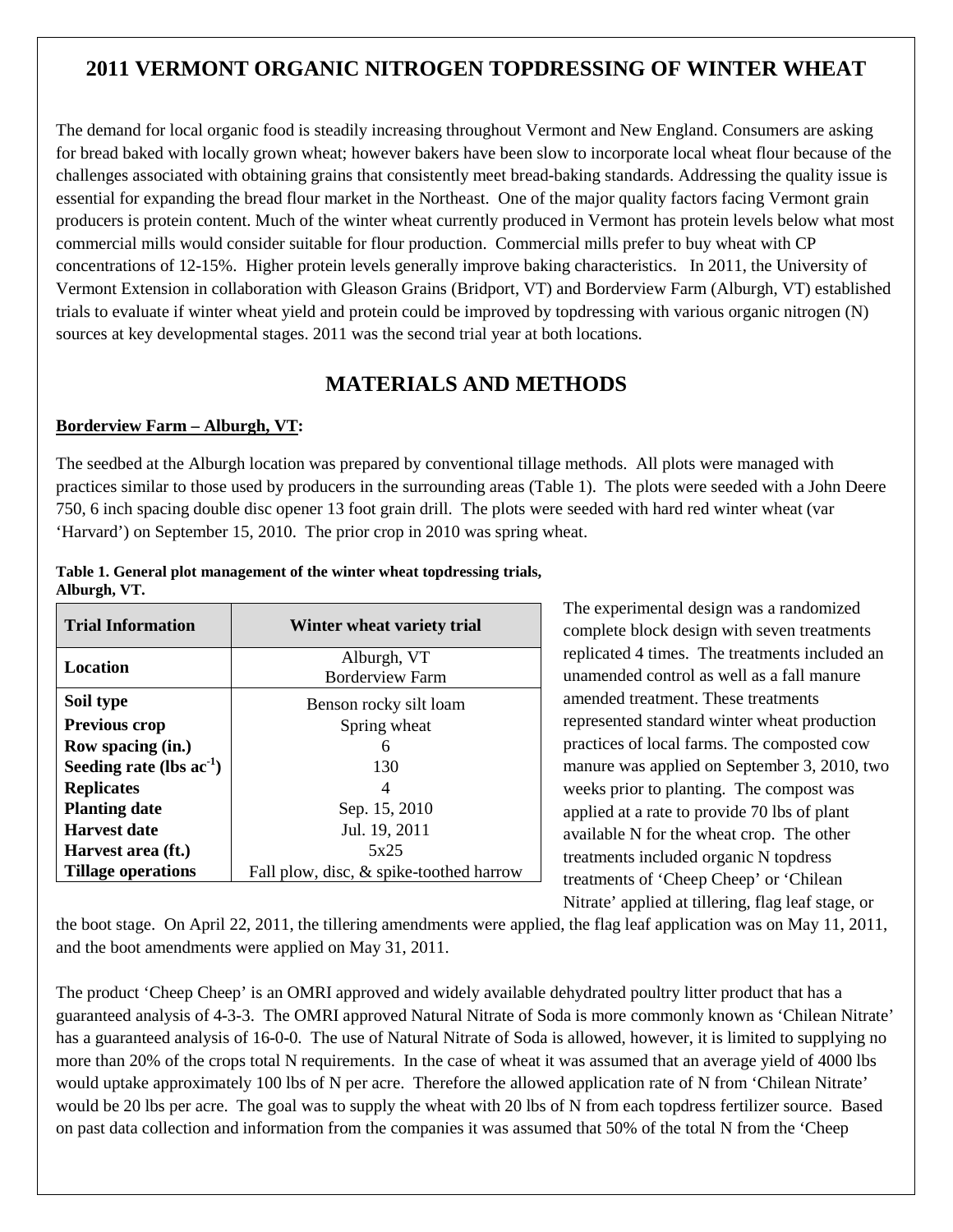Cheep' would be available. The topdress amendments were broadcast applied by hand at the required time. Hence the 'Chilean Nitrate' was applied at a rate of 125 lbs per acre and the 'Cheep Cheep' at 1000 lbs per acre.



Image 1. Plant and soil sampling, Alburgh, VT

Plots were sampled for soil nitrates prior to organic N application and at key developmental stages until the wheat reached physiological maturity. From each plot a composite of 10 soil cores (1 inch dia., 12 inch depth) was taken, placed on ice, and transported to the testing laboratory on the day of sampling. Soil nitrates were measured using flow injection analysis. Plant samples were taken to determine total nitrogen concentration by combustion analysis at the same time as soil sampling. The tissue samples consisted of 2 rows of wheat top growth, 12 inches in length, and replicated twice per plot. Samples were put into clean paper bags, placed on ice, and transported directly to the laboratory for analysis. All soil was analyzed at University of Vermont's Agricultural and Environmental testing laboratory in

Burlington, VT. Plant samples were sent to Cumberland Valley Analytical Services in Hagerstown, MD for analysis.

Plots were harvested with an Almaco SP5C0 plot combine on July  $19<sup>th</sup>$ , 2011; the harvest area was 5' x 25'. Following harvest, seed was cleaned with a small Clipper cleaner. Once cleaned the sample was weighed to determine yield. An approximate one pound subsample was collected to determine quality.

### **Gleason Grains – Bridport, VT:**

The seedbed at the Bridport location was prepared by conventional tillage methods. All plots were managed with practices similar to those used by producers in the surrounding areas (Table 2). The plots were seeded with winter wheat (var 'Redeemer') on September 18, 2010. Prior crop in 2010 was clover. In addition to clover, the trial area had chickens pasturing on it throughout the 2010-growing season.

#### **Table 2. General plot management of the winter wheat topdressing trial, Bridport, VT.**

| <b>Trial Information</b>      | Winter wheat topdress trial       |  |  |  |  |
|-------------------------------|-----------------------------------|--|--|--|--|
| Location                      | Bridport, VT                      |  |  |  |  |
|                               | <b>Gleason Grains</b>             |  |  |  |  |
| Soil type                     | Farmington loam                   |  |  |  |  |
| <b>Previous crop</b>          | Clover                            |  |  |  |  |
| Row spacing (in.)             | 6                                 |  |  |  |  |
| Seeding rate (lbs $ac^{-1}$ ) | 140                               |  |  |  |  |
| <b>Variety</b>                | Redeemer                          |  |  |  |  |
| <b>Replicates</b>             | 4                                 |  |  |  |  |
| <b>Planting date</b>          | Sept.18, 2010                     |  |  |  |  |
| <b>Harvest date</b>           | July 20, 2011                     |  |  |  |  |
| Harvest area (ft.)            | $5 \times 20$                     |  |  |  |  |
| <b>Tillage operations</b>     | Fall chisel plow, & spike-toothed |  |  |  |  |
|                               | harrow                            |  |  |  |  |

In early April of 2011 the experiment was imposed within the winter wheat field on the Gleason Farm. The experimental design was a randomized complete block in a split plot design. Treatments were replicated four times. The main plots were amended with one of 3 organic N amendments. The amendments used were; 'Cheep Cheep' (4% N), Pro-Booster (10% N), and Natural Nitrate of Soda (16% N). The product 'Cheep Cheep' is an OMRI approved and widely available dehydrated poultry litter product. It has a guaranteed analysis of 4-3-3. The OMRI approved 'Pro Booster' is a fertilizer manufactured for North Country Organics in Bradford, VT. The blended fertilizer is composed of vegetable and animal meals and natural nitrate of

soda. It has a guaranteed analysis of 10-0-0. The OMRI approved Natural Nitrate of Soda is more commonly known as 'Chilean Nitrate'. It is mined from Northern Chile. It has a guaranteed analysis of 16-0-0. The use of Natural Nitrate of Soda is allowed, however, it is limited to supplying no more than 20% of the crops total N requirements. In the case of wheat it was assumed that an average yield of 4000 lbs would uptake approximately 100 lbs of N per acre. Therefore the allowed application rate of N from 'Chilean Nitrate' would be 20 lbs per acre. The goal was to supply the wheat with 20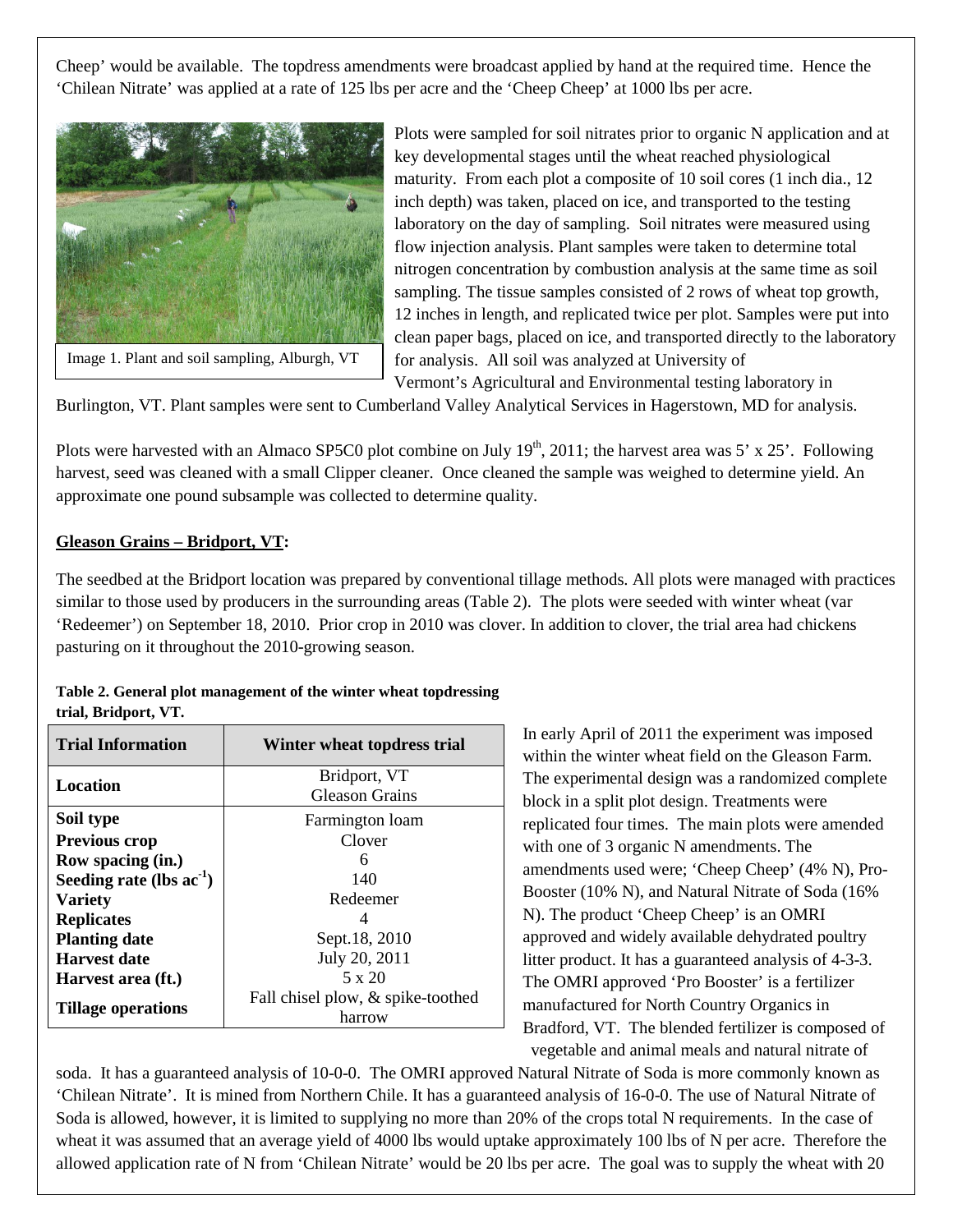lbs of N from each fertilizer source. The organic fertility sources ('Cheep Cheep' and 'Pro Booster') contain mostly organic-N and therefore the amount of N available to the plants would be only a percentage of the total applied. Based on past data collection and information from the companies it was assumed that 50% of the total N from the 'Cheep Cheep' would be available and 30% from the 'Pro Booster'. The topdress amendments were broadcast applied by hand at the required time. Hence the 'Chilean Nitrate' was applied at a rate of 125 lbs per acre, the 'Cheep Cheep' at 1000 lbs per acre, and the 'ProBooster' at 600 lbs per acre. An unfertilized treatment served as a control.

The split plots were the timing of the N fertilizer application. The plots were fertilized by hand at the tillering stage (Feekes Growth Stage 5, F5), the flag leaf stage (Feekes Growth Stage 8, F8), or a split application with  $\frac{1}{2}$  the rate at both growth stages. On April 19, 2011, the tillering (F5) amendments were applied and the flag leaf (F8) application was on May 19, 2011.

Plots were sampled for soil nitrates prior to organic N application and at key developmental stages until the wheat reached physiological maturity. From each plot a composite of 10 soil cores (1 inch dia., 12 inch depth) was taken, placed on ice, and transported to the testing laboratory on the day of sampling. Soil nitrates were measured using flow injection analysis. Plant samples were taken to determine total nitrogen concentration by combustion analysis at the same time as soil sampling. The tissue samples consisted of 2 rows of wheat top growth, 12 inches in length, and replicated twice per plot. Samples were put into clean paper bags, placed on ice, and transported directly to the laboratory for analysis. All soil was



Image 2. Tillering application of organic N amendments, Bridport, VT.

analyzed at University of Vermont's Agricultural and Environmental testing laboratory in Burlington, VT. Plant samples were sent to Cumberland Valley Analytical Services in Hagerstown, MD for analysis.

Plots were harvested with an Almaco SPC50 plot combine on July  $20^{th}$ ,  $2011$ ; the harvest area was 5' x 20'. Following harvest, seed was cleaned with a small Clipper cleaner. Once cleaned the sample was weighed to determine yield. An approximate one pound subsample was collected to determine quality.

### **Wheat Quality Assessment:**

Quality measurements included standard testing parameters used by commercial mills. Test weight was measured by the weighing of a known volume of grain. Generally the heavier the wheat is per bushel, the higher baking quality. The acceptable test weight for bread wheat is 56-60 lbs per bushel. Once test weight was determined, the samples were then ground into flour using the Perten LM3100 Laboratory Mill. At this time flour was evaluated for its protein content, falling number, and mycotoxin levels. Grains were analyzed for protein content using the Perten Inframatic 8600 Flour Analyzer. Grain protein affects gluten strength and loaf volume. Most commercial mills target 12-15% protein. The determination of falling number (AACC Method 56-81B, AACC Intl., 2000) was measured on the Perten FN 1500 Falling Number Machine. The falling number is related to the level of sprout damage that has occurred in the grain. It is measured by the time it takes, in seconds, for a stirrer to fall through a slurry of flour and water to the bottom of the tube. Falling numbers greater than 350 indicate low enzymatic activity and sound quality wheat. A falling number lower than 200 indicates high enzymatic activity and poor quality wheat. Deoxynivalenol (DON) analysis was analyzed using Veratox DON 5/5 Quantitative test from the NEOGEN Corp. This test has a detection range of 0.5 to 5 ppm. Samples with DON values greater than 1 ppm are considered unsuitable for human consumption.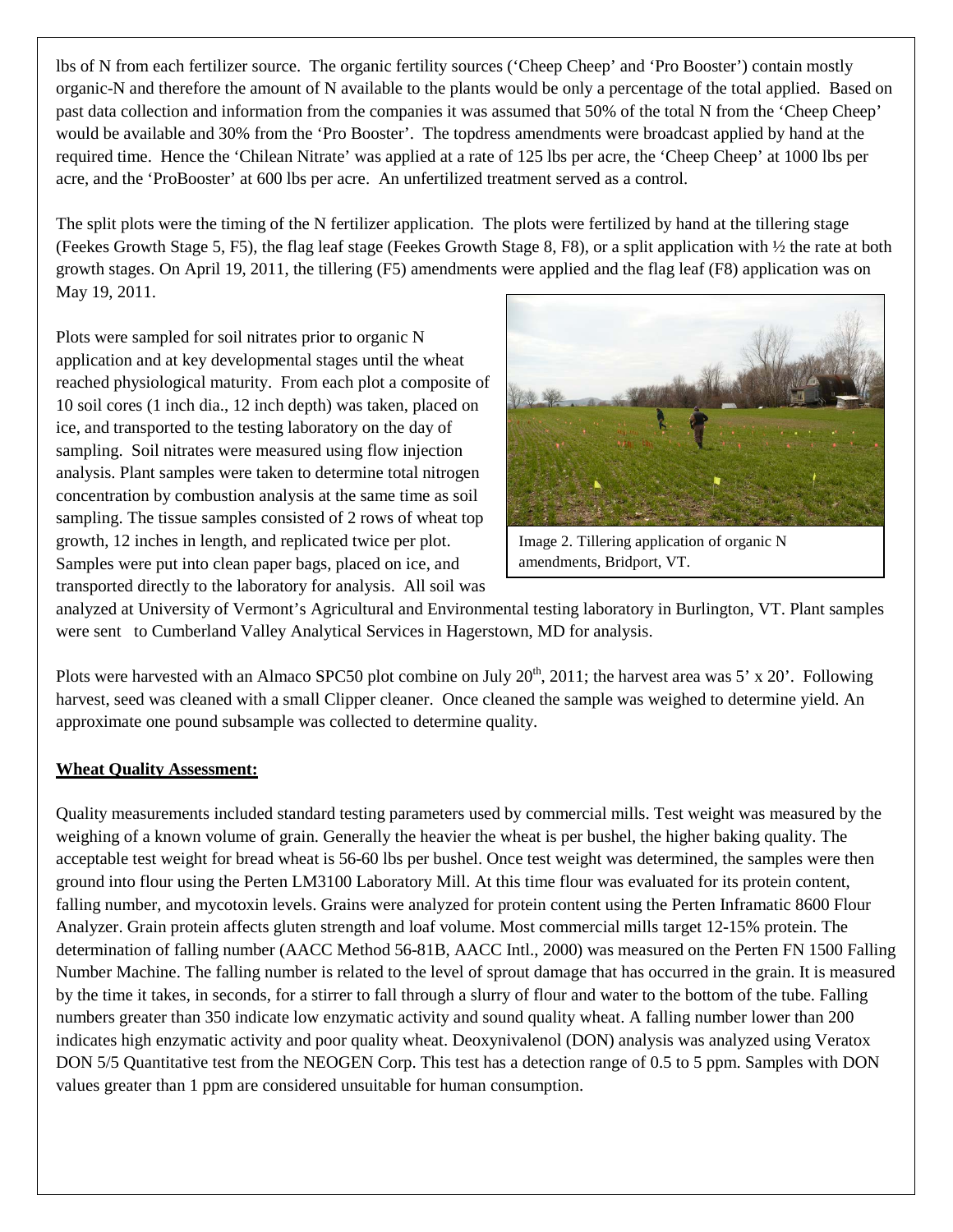Mixed-model analysis was calculated using PROC MIXED procedure of SAS. Mean separation among treatments involving fertilizer source and timing of application were obtained using the LSMEANS procedure when the F-test was significant ( $P < 0.10$ ).

# **LEAST SIGNIFICANT DIFFERENCE (LSD)**

Variations in yield and quality can occur because of variations in genetics, soil, weather, and other growing conditions. Statistical analysis makes it possible to determine whether a difference among varieties is real or whether it might have occurred due to other variations in the field. At the bottom of each table a LSD value is presented for each variable (e.g. yield). Least Significant Differences (LSD's) at the 10% level of probability are shown. Where the difference between two varieties within a column is equal to or greater than the LSD value at the bottom of the column, you can be sure in 9 out of 10 chances that there is a real difference between the two varieties. Wheat varieties that were not significantly lower in performance than the highest variety in a particular column are indicated with an asterisk. In the example below variety A is significantly different from variety C but not from variety B. The difference between A and B is equal to 725 which is less than the LSD value of 889. This means that these varieties did not differ in yield. The difference between A and C is equal to 1454 which is greater than the LSD value of 889. This means that the yields of these varieties were significantly different from one another. The asterisk indicates that variety B was not significantly lower than the top yielding variety.

| Variety | Yield |
|---------|-------|
| A       | 3161  |
| B       | 3886* |
| ¢,      | 4615* |
| LSD     | 889   |

## **RESULTS**

Seasonal precipitation and temperature recorded at weather stations in close proximity to the 2011 sites are shown in Table 2. This growing season brought extreme weather conditions. Between April and May 16 inches of rain fell, 10 inches above normal rainfall amounts in both trial site locations. The increased moisture delayed wheat growth, especially in clay or compacted areas where water pooled and stayed wet for extended amounts of time. In addition, the heavy rainfall increased nutrient leaching. From one extreme to the other; in June and July, there were several weeks with very little rain and higher than normal temperatures causing drought like conditions and putting further stress on the wheat. Just prior to harvest a violent thunderstorm with high winds caused severe lodging of several plots in the first rep at the Bridport location. From planting to harvest in Alburgh there was an accumulation of 5506 Growing Degree Days (GDD), 685 GDDs higher than the 30 year average and in Bridport there was an accumulation of 5016 Growing Degree Days (GDD), 217 GDDs higher than the 30 year average.

| Table 3. Temperature and precipitation summary for Alburgh, VT, 2011. |  |                              |  |  |  |  |  |
|-----------------------------------------------------------------------|--|------------------------------|--|--|--|--|--|
| $\sqrt{11}$ 1                                                         |  | $0.0010$ $0.0010$ $N = 0010$ |  |  |  |  |  |

| <b>Alburgh</b>                | Sept. 2010 | Oct. 2010 | Nov. 2010 | April | May  | June | July    |
|-------------------------------|------------|-----------|-----------|-------|------|------|---------|
| Average Temperature (F)       | 64.0       | 50.6      | 39.9      | 46.6  | 58.7 | 67.1 | 74.4    |
| Departure from Normal         | 3.60       | 1.80      | 2.20      | 3.10  | 2.10 | 1.30 | 3.30    |
|                               |            |           |           |       |      |      |         |
| Precipitation (inches)        | 4.32       | 6.73      | 2.93      | 7.88  | 8.67 | 3.52 | 3.68    |
| Departure from Normal         | 0.86       | 3.75      | 0.00      | 5.00  | 5.35 | 0.09 | $-0.29$ |
|                               |            |           |           |       |      |      |         |
| Growing Degree Days (base 32) | 990        | 578       | 243       | 465   | 826  | 1088 | 1314    |
| Departure from Normal         | 138        | 57.4      | 63.4      | 120   | 63.6 | 74.1 | 104     |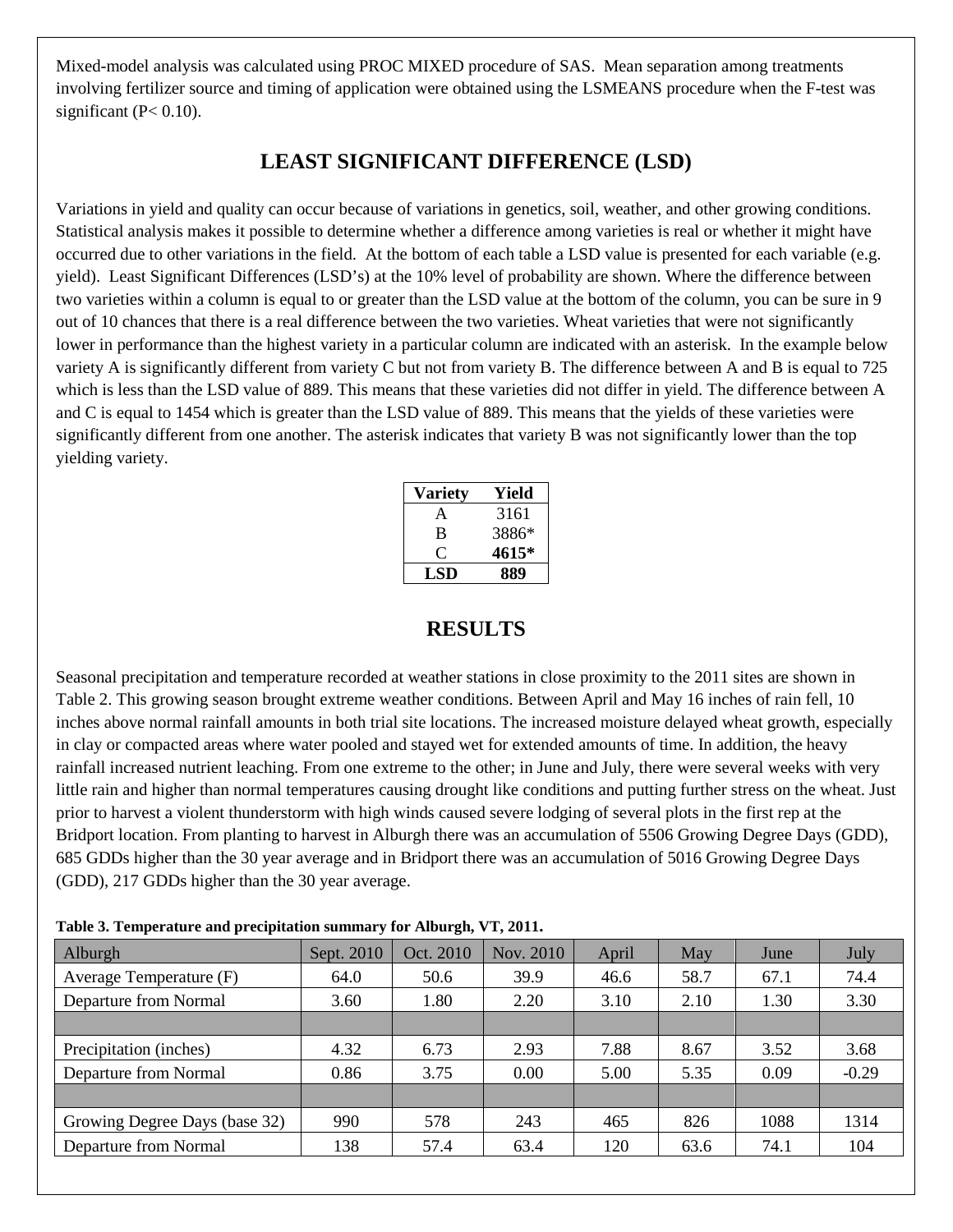| Table 4. Temperature and precipitation summary for Bridport, VT, 2011. |            |           |           |         |      |                       |                                                      |  |
|------------------------------------------------------------------------|------------|-----------|-----------|---------|------|-----------------------|------------------------------------------------------|--|
| <b>Bridport</b>                                                        | Sept. 2010 | Oct. 2010 | Nov. 2010 | April   | May  | June                  | July                                                 |  |
| Average Temperature (F)                                                | 61.9       | 47.9      | 36.7      | 43.7    | 57.8 | 65.0                  | 72.3                                                 |  |
| Departure from Normal                                                  | 1.70       | $-0.60$   | 0.30      | $-0.70$ | 0.60 | $-0.40$               | 2.10                                                 |  |
|                                                                        |            |           |           |         |      |                       |                                                      |  |
| Precipitation (inches)                                                 | 3.52       | 9.79      | $\ast$    | 7.88    | 8.67 | 3.52                  | 3.68                                                 |  |
| Departure from Normal                                                  | $-0.56$    | 6.41      | ∗         | 5.00    | 5.35 | 0.09                  | $-0.29$                                              |  |
|                                                                        |            |           |           |         |      |                       |                                                      |  |
| Growing Degree Days (base 32)                                          | 897        | 493       | 189       | 363     | 800  | 1023                  | 1251                                                 |  |
| Departure from Normal<br>.                                             | 93.0       | 18.6      | 189       | 17.7    | 37.2 | 9.00<br>$\sim$ $\sim$ | 40.3<br>$\sim$ $(10.72 \times 10^{-3} \times 0.000)$ |  |

Based on National Weather Service data from cooperative observer stations in close proximity to field trials. Historical averages are for 30 years of data (1971-2000) \*missing data

### **Borderview Farm, Alburgh, VT:**

### *Soil & Plant Nitrogen*

Soil and plant biomass nitrogen analysis have yet to be completed. The samples are currently at the lab and data will be completed by the termination of this project.

### *Wheat Yield and Quality*

The treatments did not differ significantly in winter wheat yield (Table 5; Figure 1). The average yield of the trial was 4,592 lbs ac<sup>-1</sup>. The treatments differed in winter wheat CP concentration (Table 5; Figure 2). 'Chilean Nitrate' applied at tillering, flag leaf, and boot growth stages, had significantly higher protein levels than the fall applied manure and unamended control plots. In addition, 'Cheep Cheep' applied at the boot stage had significantly higher protein levels in comparison to the manure and control plots. The tillering and boot applied 'Chilean Nitrate' had the highest protein level at 10.9%; the lowest was the control with a protein content of 9.50%. Treatments did not differ significantly in falling number or DON.

## Fertility Type Time of Application Quality Yield Moisture Test weight Crude protein Falling number DON lbs  $ac^{-1}$  % bu  $ac^{-1}$  % seconds ppm Cheep Cheep Tillering (F5) 4713 12.7 61.3 10.1 384 0.35 Chilean Nitrate Tillering (F5) 4983 13.4\* **62.9 10.9\*** 372 0.43 Cheep Cheep Flag Leaf (F8) 4318 **13.9\*** 62.3 10.1 **387 0.30** Chilean Nitrate Flag Leaf (F8) **5158** 13.3\* 62.0 10.8\* 371 0.45 Cheep Cheep Boot (F10)  $4614$   $13.5^*$   $61.5$   $10.7^*$   $386$  0.40 Chilean Nitrate Boot (F10) 4623 13.7\* 62.4 **10.9\*** 374 0.40 Manure Fall 2010 4233 13.0 62.3 9.7 369 0.40 None Control 4098 13.5\* 61.8 9.5 355 0.43 *LSD* (0.1) **NS** 0.64 **NS** 0.71 **NS** NS *Trial means* 4592 13.4 62.0 10.3 375 0.39

**Table 5. The results of fertility type and application timing on wheat harvest and quality.**

\*Wheat that did not perform significantly lower than the top performing treatment in a particular column is indicated with an asterisk. NS - None of the treatments were significantly different from one another.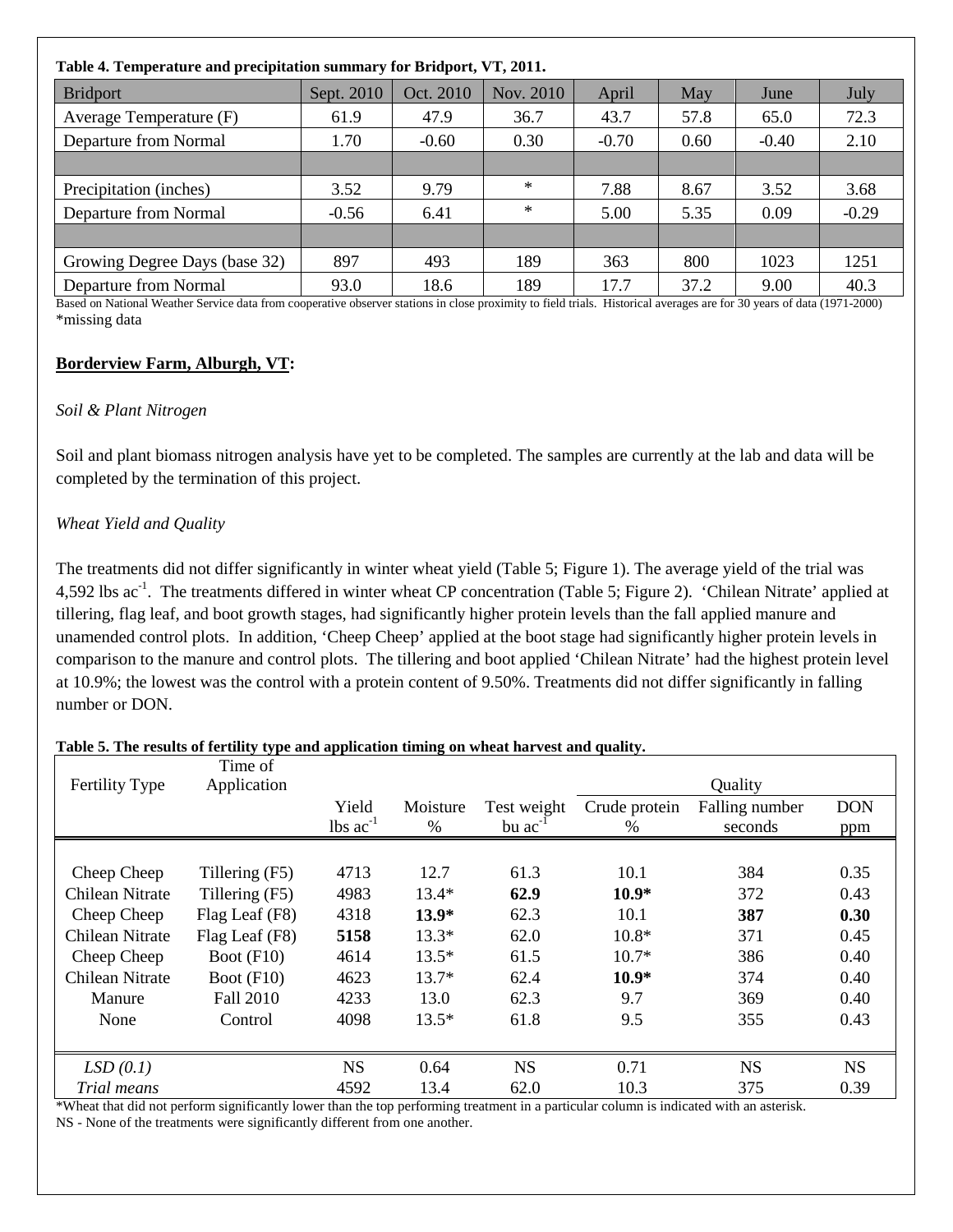

**Figure 1. Yield impact of topdressing organic N sources at critical wheat developmental stages, Alburgh, VT.**

The data suggests that organic N sources applied at boot stage had significantly higher protein levels than the manure and the control plots. Interestingly, 'Chilean Nitrate' applied at the boot stage resulted in protein levels that were one and a half percentage points higher than the Manure and Control plots. Although 'Cheep Cheep' applied in boot stage increased protein over the manure and control plots addition in the tillering or flag leaf stage did not. These results indicate that a soluble source of nitrogen may be a viable organic fertilizer source for increasing winter wheat protein across several stages.



Image 3. Wheat spike emergence, Alburgh, VT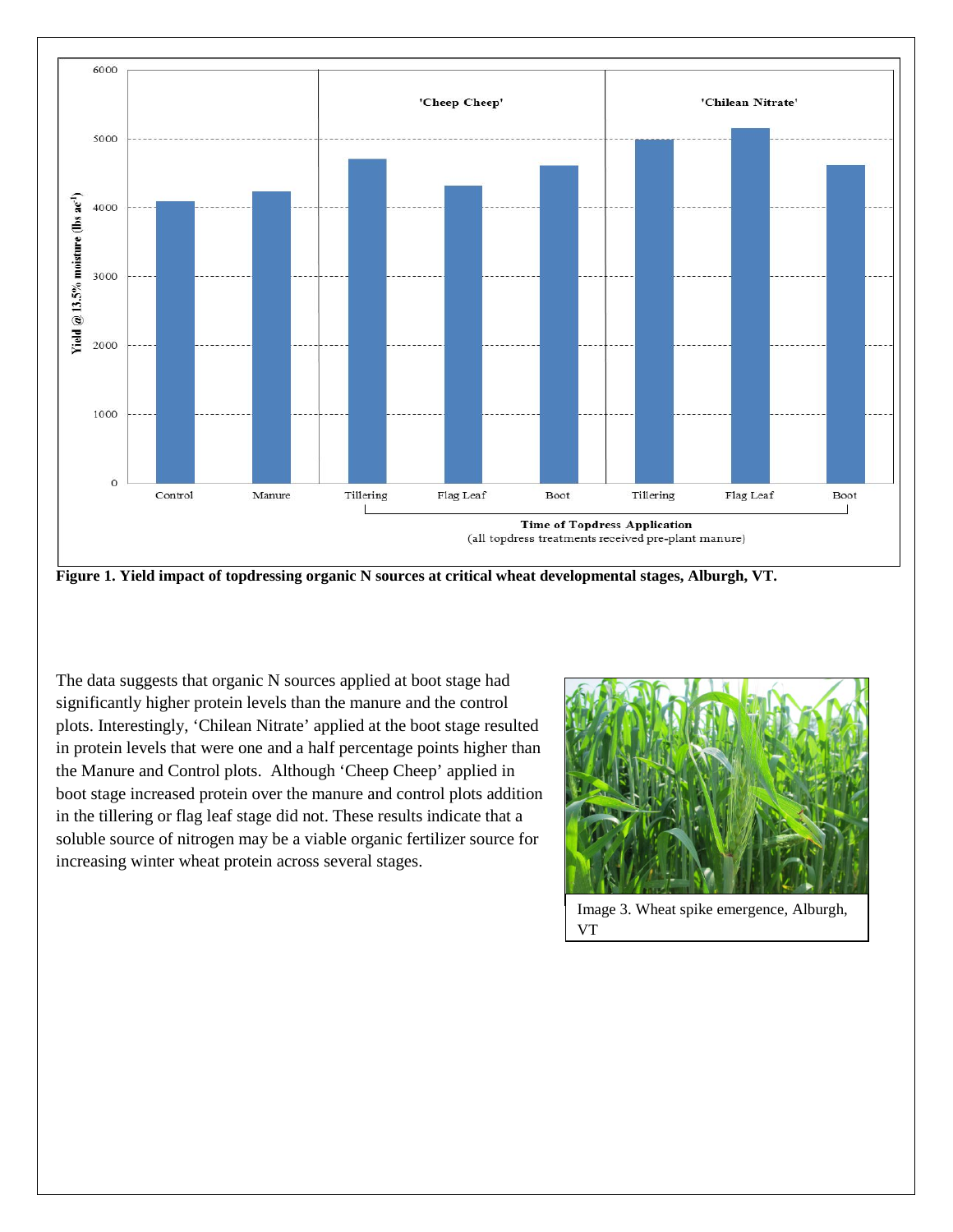

**Figure 2.The impact of topdressing organic N sources at critical wheat developmental stages on crude protein concentrations, Albrugh, VT.** \*Treatments with the same letter did not differ significantly in yield

### **Gleason Grains, Bridport, VT:**

### *Soil & Plant Nitrogen*

Soil and plant biomass nitrogen analysis have yet to be completed. The samples are currently at the lab and data will be completed by the termination of this project.

### *Wheat Yield and Quality*

The treatments did not differ significantly in winter wheat yield (Table 6; Figure 3). The trial yield average was 2,524 lbs ac-1 this was about half of the Alburgh yield. Low yields may have been the result of adverse weather conditions during the growing season. Treatments also did not differ significantly in test weight, falling number, or DON.



Image 4. Wheat topdress trial harvest –Bridport, VT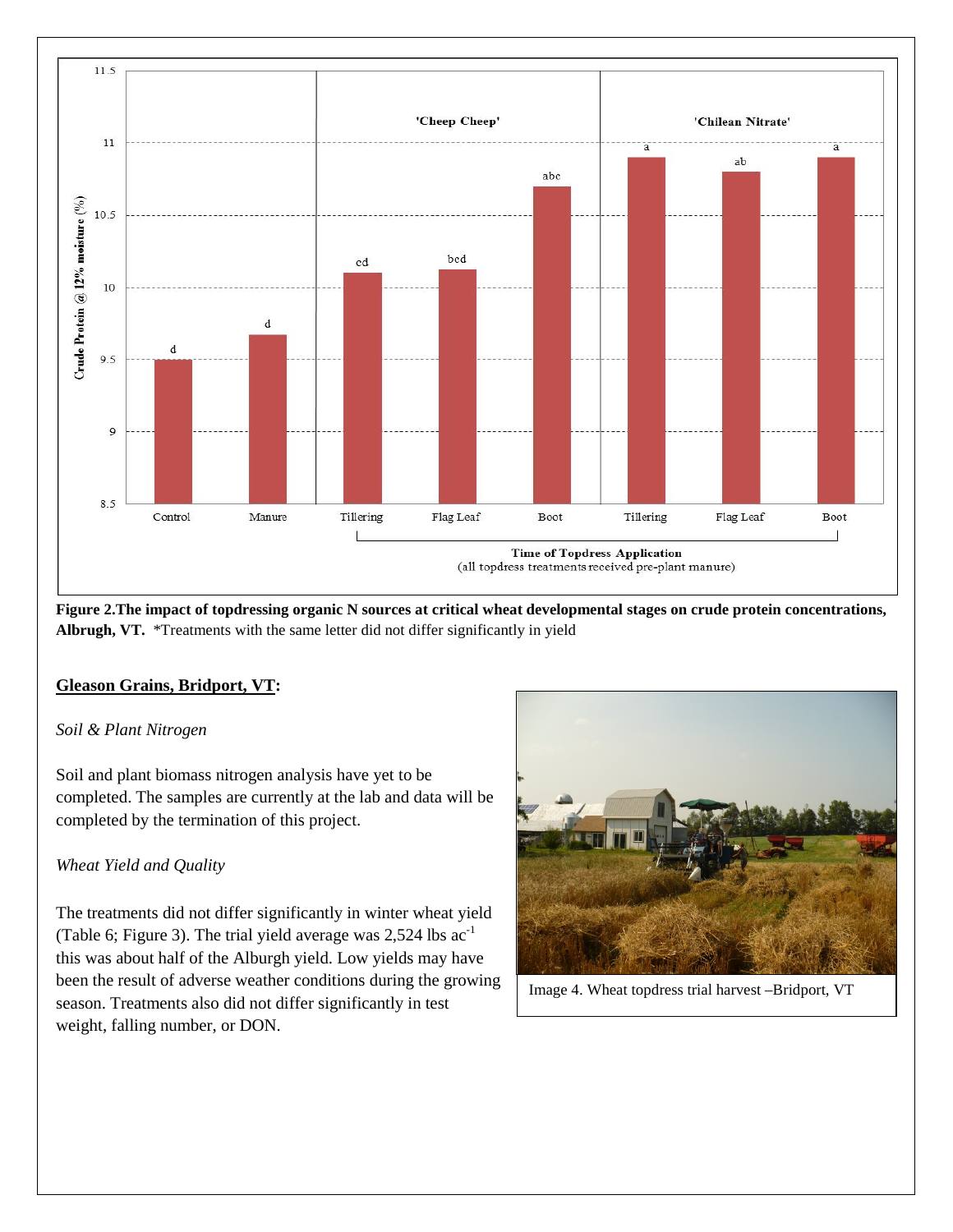#### **Table 6. Yield and quality results of the different organic amendments**

|                 | Time of        |                        |           |              |               |                |            |
|-----------------|----------------|------------------------|-----------|--------------|---------------|----------------|------------|
| Fertility Type  | Application    |                        |           |              |               | Quality        |            |
|                 |                | Yield                  | Moisture  | Test weight  | Crude protein | Falling number | <b>DON</b> |
|                 |                | $lbs$ ac <sup>-1</sup> | $\%$      | bu $ac^{-1}$ | $\%$          | seconds        | ppm        |
|                 |                |                        |           |              |               |                |            |
| Cheep Cheep     | Tillering (F5) | 2835                   | 14.1      | 57.0         | 11.6          | 460            | 0.43       |
| Chilean Nitrate | Tillering (F5) | 2228                   | 14.5      | 55.0         | $12.5*$       | 402            | 0.50       |
| Pro-Booster     | Tillering (F5) | 2452                   | 15.0      | 55.9         | 11.9          | 398            | 0.33       |
| Cheep Cheep     | Flag Leaf (F8) | 2562                   | 15.0      | 55.0         | 12.0          | 432            | 0.45       |
| Chilean Nitrate | Flag Leaf (F8) | 2533                   | 13.8      | 57.0         | 12.8*         | 443            | 0.23       |
| Pro-Booster     | Flag Leaf (F8) | 2526                   | 15.3      | 55.4         | $12.9*$       | 439            | 0.50       |
| Cheep Cheep     | Both (F5 & F8) | 2417                   | 14.8      | 55.9         | 12.0          | 459            | 0.33       |
| Chilean Nitrate | Both (F5 & F8) | 2855                   | 15.1      | 55.6         | $12.7*$       | 453            | 0.50       |
| Pro-Booster     | Both (F5 & F8) | 2699                   | 14.5      | 56.5         | $12.9*$       | 456            | 0.35       |
| None            | Control        | 2138                   | 14.6      | 57.3         | $12.2*$       | 436            | 0.26       |
|                 |                |                        |           |              |               |                |            |
| LSD(0.1)        |                | <b>NS</b>              | <b>NS</b> | <b>NS</b>    | 0.86          | <b>NS</b>      | <b>NS</b>  |
| Trial means     |                | 2524                   | 14.7      | 56.1         | 12.3          | 438            | 0.39       |

\*Wheat that did not perform significantly lower than the top performing treatment in a particular column is indicated with an asterisk. NS - None of the treatments were significantly different from one another.



**Figure 3. Yield impact of topdressing organic N sources at critical wheat developmental stages, Bridport, VT.**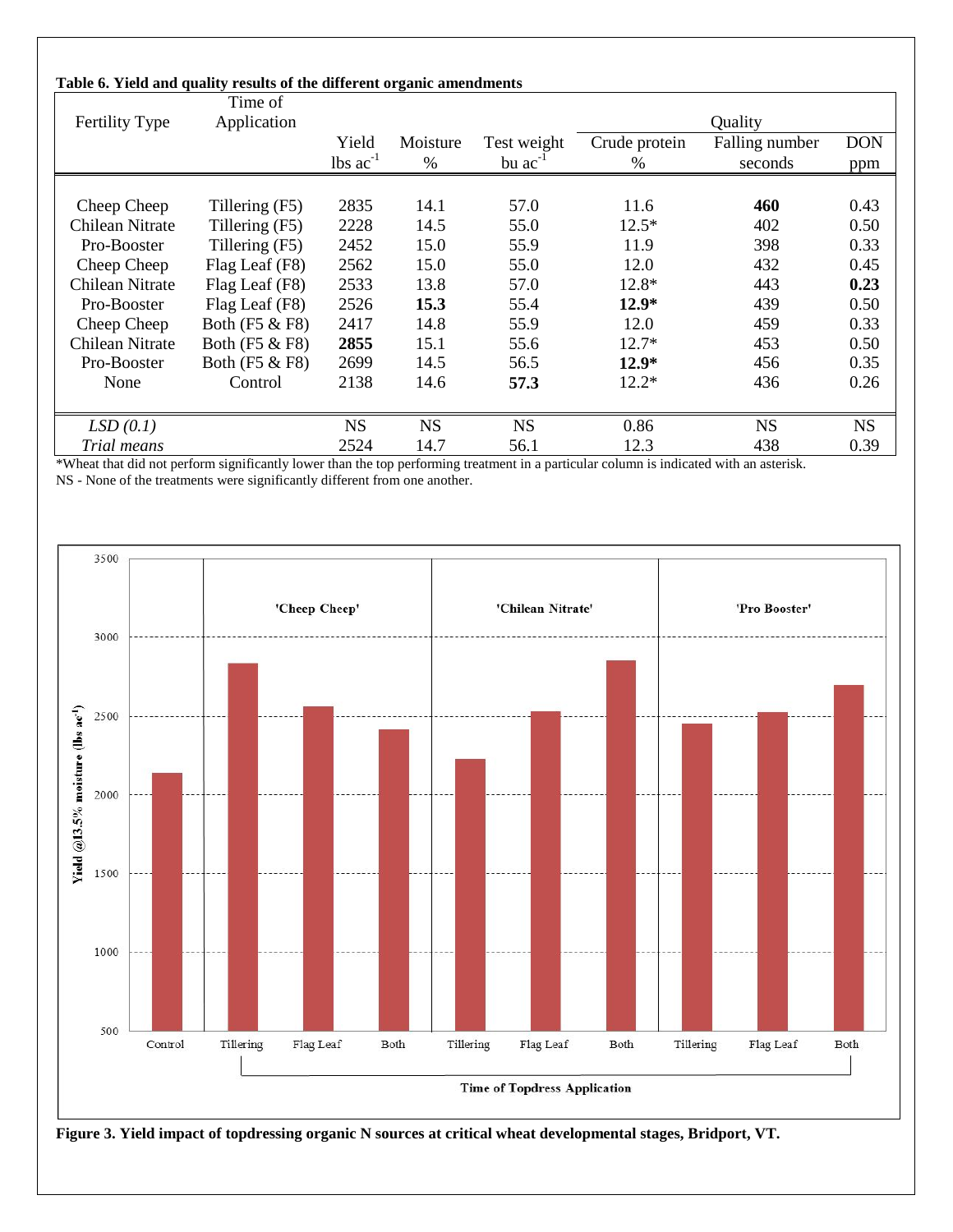The treatments differed significantly in winter wheat crude protein concentration (Table 6; Figure 4). 'Pro Booster' applied at either the flag leaf or both (tillering and flag leaf) growth stages had the highest protein level at 12.9%. 'Pro Booster' applied at the flag leaf or both growth stages had significantly higher protein levels than all of the 'Cheep Cheep' application times. Overall, the application of 'Pro Booster' or 'Chilean Nitrate' at the flag leaf or both (tillering and flag leaf) growth stages resulted in improved CP.



**Figure 4. The impact of topdressing organic N sources at critical wheat developmental stages on crude protein concentrations, Bridport, VT.** \*Treatments with the same letter did not differ significantly in yield